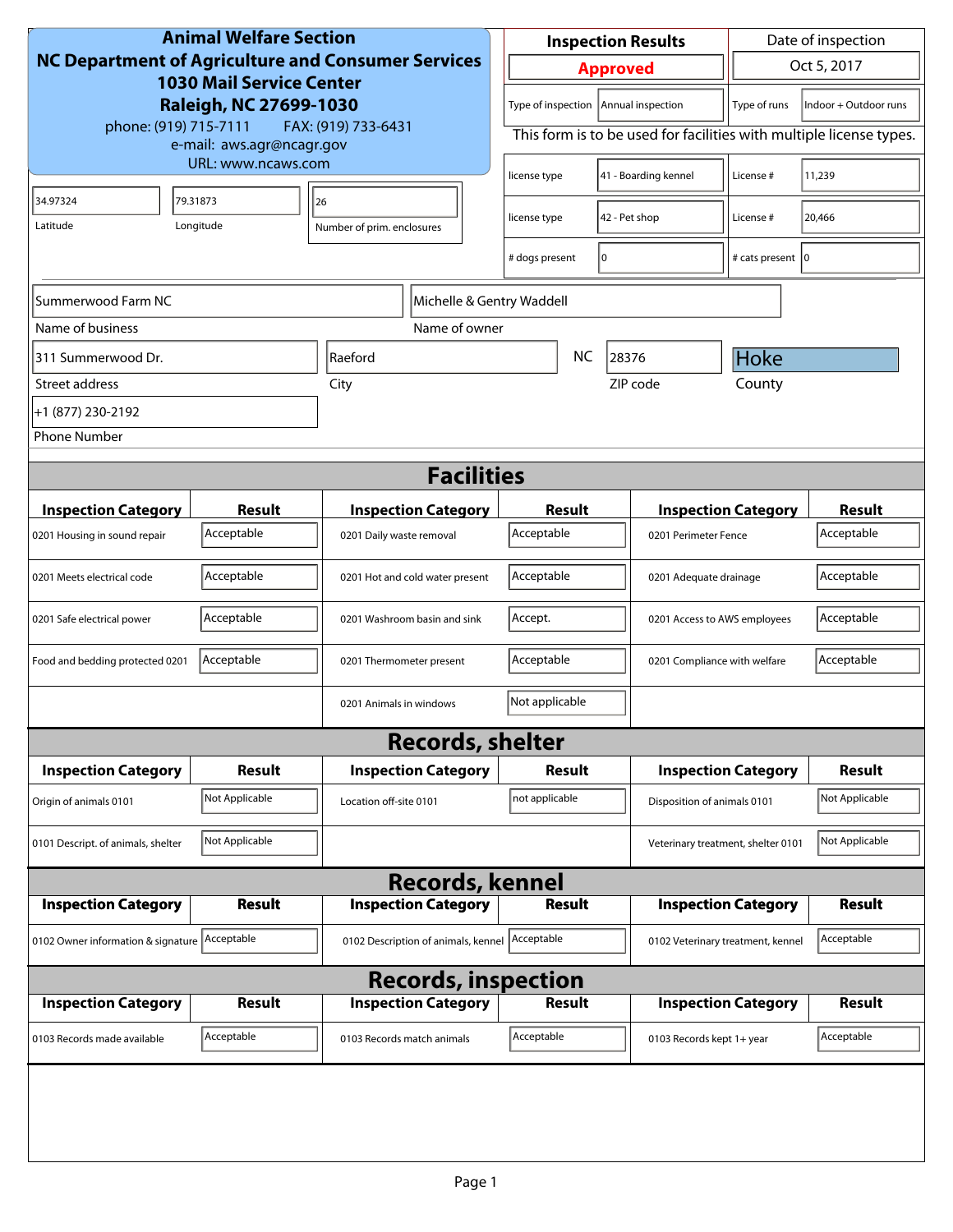| <b>Animal Welfare Section, NCDA&amp;CS</b>       |            |                                    |                           | Date of inspection<br><b>Inspection Results</b> |                                 |                |  |  |
|--------------------------------------------------|------------|------------------------------------|---------------------------|-------------------------------------------------|---------------------------------|----------------|--|--|
| Inspection Report, continued                     |            |                                    |                           | $\left  \right $                                |                                 | Oct 5, 2017    |  |  |
|                                                  |            |                                    |                           |                                                 |                                 |                |  |  |
| Summerwood Farm NC                               |            |                                    | Michelle & Gentry Waddell |                                                 | Raeford                         |                |  |  |
| <b>Indoor facilities</b>                         |            |                                    |                           |                                                 |                                 |                |  |  |
| <b>Inspection Category</b>                       | Result     | <b>Inspection Category</b>         | Result                    | <b>Inspection Category</b>                      |                                 | <b>Result</b>  |  |  |
| 0202 Ambient temperature, indoor                 | Acceptable | 0202 Ventilation, indoor           | Acceptable                | 0202 Lighting, indoor                           | Acceptable                      |                |  |  |
| 0202 Imperv./Sanitary surf., indoor              | Acceptable | 0202 Drainage, indoor              | Acceptable                |                                                 |                                 |                |  |  |
|                                                  |            | <b>Outdoor facilities</b>          |                           |                                                 |                                 |                |  |  |
| <b>Inspection Category</b>                       | Result     | <b>Inspection Category</b>         | Result                    | <b>Inspection Category</b>                      |                                 | <b>Result</b>  |  |  |
| 0203 Impervious surfaces, outdoor                | Acceptable | 0203 Housing, 1 per animal         | Not Applicable            |                                                 | 0203 Protection from elements   |                |  |  |
| 0203 Owner advised, outdoor                      | Acceptable | 0203 Drainage, outdoor             | Acceptable                |                                                 |                                 |                |  |  |
| <b>Primary enclosures</b>                        |            |                                    |                           |                                                 |                                 |                |  |  |
| <b>Inspection Category</b>                       | Result     | <b>Inspection Category</b>         | <b>Result</b>             | <b>Inspection Category</b>                      |                                 | Result         |  |  |
| 0204 Drainage prev. cross contam.                | Acceptable | 0204 Fence height >= 5 feet        | Acceptable                |                                                 | 0204 1:10 ratio, person: animal |                |  |  |
| 0204 Surf. impervious to moisture                | Acceptable | 0204 Enclosure is escape proof     | Acceptable                | 0204 Cats, $>=$ 4 sq. ft. / adult               |                                 | Not Applicable |  |  |
| 0204 Prevent contact with wood                   | Acceptable | 0204 Solid resting surface         | Acceptable                | 0204 Cats, $<= 12$ / enclosure                  |                                 | Not Applicable |  |  |
| 0204 Enclosures in sound repair                  | Acceptable | 0204 Cats, raised resting surface  | Not Applicable            | 0204 Cats, 1 litter pan / 3 adults              |                                 | Not Applicable |  |  |
| 0204 Size of enclosure                           | Acceptable | 0204 Dogs, supervision if > 4      | Not Applicable            |                                                 |                                 |                |  |  |
|                                                  |            | <b>Feeding</b>                     |                           |                                                 |                                 |                |  |  |
| <b>Inspection Category</b>                       | Result     | <b>Inspection Category</b>         | Result                    | <b>Inspection Category</b>                      |                                 | Result         |  |  |
| 0205 Feeding, 1x / day, adult                    | Acceptable | 0205 Feeding, 1 bowl / adult       | Acceptable                | 0205 Feeding, commercial food                   |                                 | Acceptable     |  |  |
| 0205 Feeding, bowl in good repair                | Acceptable | 0205 Feeding, quality food         | Acceptable                |                                                 | 0205 Feeding, bowl is protected |                |  |  |
| 0205 Feeding, 2x / day, young                    | Acceptable |                                    |                           |                                                 |                                 |                |  |  |
| <b>Watering</b>                                  |            |                                    |                           |                                                 |                                 |                |  |  |
| <b>Inspection Category</b>                       | Result     | <b>Inspection Category</b>         | Result                    |                                                 |                                 |                |  |  |
| 0206 Watering, continuous access                 | Acceptable | 0206 Watering, bowl in good repair | Acceptable                |                                                 |                                 |                |  |  |
| Sanitation/Employees/Classification & Separation |            |                                    |                           |                                                 |                                 |                |  |  |
| <b>Inspection Category</b>                       | Result     | <b>Inspection Category</b>         | Result                    | <b>Inspection Category</b>                      |                                 | Result         |  |  |
| 0207 Waste removal 2x / day                      | Acceptable | 0207 Grounds overgrown             | Acceptable                | 0207 Young given social interact.               |                                 | Acceptable     |  |  |
| 0207 Animals removed while clean                 | Acceptable | 0207 Pest Control                  | Acceptable                | 0207 Species separated                          |                                 | Acceptable     |  |  |
|                                                  |            |                                    |                           |                                                 |                                 |                |  |  |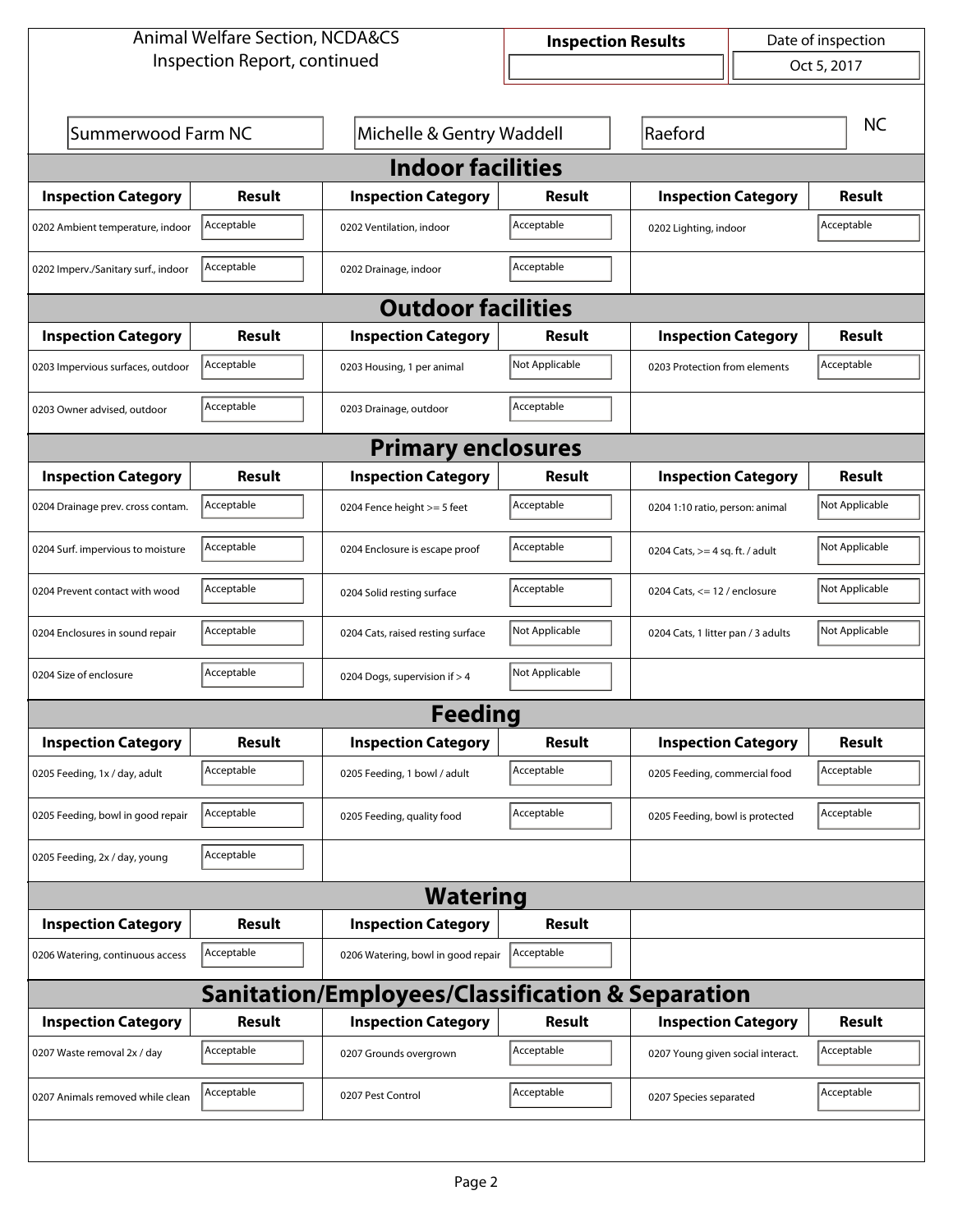| <b>Animal Welfare Section, NCDA&amp;CS</b>                               |                                       |                                                                         |                 | Date of inspection<br><b>Inspection Results</b>                           |                               |                |  |  |
|--------------------------------------------------------------------------|---------------------------------------|-------------------------------------------------------------------------|-----------------|---------------------------------------------------------------------------|-------------------------------|----------------|--|--|
| Inspection Report, continued                                             |                                       |                                                                         | <b>Approved</b> |                                                                           |                               | Oct 5, 2017    |  |  |
|                                                                          |                                       |                                                                         |                 |                                                                           |                               |                |  |  |
| Summerwood Farm NC                                                       |                                       | Michelle & Gentry Waddell                                               |                 | Raeford                                                                   |                               | <b>NC</b>      |  |  |
| <b>Sanitation/Employees/Classification &amp; Separation (continued)</b>  |                                       |                                                                         |                 |                                                                           |                               |                |  |  |
| <b>Inspection Category</b>                                               | <b>Result</b>                         | <b>Inspection Category</b>                                              | <b>Result</b>   | <b>Inspection Category</b>                                                |                               | <b>Result</b>  |  |  |
| 0207 Enclosure sanitized 2x / day                                        | Acceptable                            | 0207 Number of employees                                                | Acceptable      |                                                                           | 0207 Isolation area & signage |                |  |  |
| 0207 Method of sanitation                                                | Acceptable                            | 0207 Females in estrus, separated                                       | Acceptable      |                                                                           | 0207 Long term care program   |                |  |  |
| 0207 Build./grnds., clean & repair                                       | Acceptable                            | 0207 Owner perm, commingling                                            | Not Applicable  |                                                                           | 0207 Animals confined         |                |  |  |
|                                                                          |                                       | 0207 Young with dam                                                     | Not Applicable  |                                                                           |                               |                |  |  |
| <b>Veterinary Care</b>                                                   |                                       |                                                                         |                 |                                                                           |                               |                |  |  |
| <b>Inspection Category</b>                                               | Result                                | <b>Inspection Category</b>                                              | Result          | <b>Inspection Category</b>                                                |                               | <b>Result</b>  |  |  |
| 0210 Program of veterinary care                                          | Acceptable                            | 0210 Daily observation of animals                                       | Acceptable      | 0210 Rabies vaccination                                                   |                               | Acceptable     |  |  |
| 0210 Veterinary care when needed                                         | Acceptable                            |                                                                         |                 |                                                                           |                               |                |  |  |
|                                                                          |                                       | <b>Vehicles</b>                                                         |                 |                                                                           |                               |                |  |  |
| 0301 Vehicles mechanically sound                                         | Not Applicable                        | 0301 Fresh air and ventilation                                          | Not Applicable  | 0301 Cargo area clean                                                     |                               | Not Applicable |  |  |
|                                                                          |                                       | <b>Primary Enclosure Used in Transportation</b>                         |                 |                                                                           |                               |                |  |  |
| <b>Inspection Category</b>                                               | Result                                | <b>Inspection Category</b>                                              | <b>Result</b>   | <b>Inspection Category</b>                                                |                               | <b>Result</b>  |  |  |
| 0302 Construction of enclosure                                           | Not Applicable                        | 0302 Age and species separated                                          | Not Applicable  | 0302 Size of transport enclosure                                          |                               | Not Applicable |  |  |
| 0302 Enclosure clean & sanitized                                         | Not Applicable                        |                                                                         |                 |                                                                           |                               |                |  |  |
|                                                                          | <b>Transportation: Food and Water</b> |                                                                         |                 | <b>Transportation: Care</b>                                               |                               |                |  |  |
| <b>Inspection Category</b>                                               | <b>Result</b>                         |                                                                         |                 | <b>Inspection Category</b>                                                |                               | <b>Result</b>  |  |  |
| 0303 Food & water during transport                                       | Not Applicable                        |                                                                         |                 | 0304 Observation of animals                                               |                               | Not Applicable |  |  |
|                                                                          |                                       | <b>General Statute 19A-32.1</b>                                         |                 |                                                                           |                               |                |  |  |
| (a) Hold minimum 72 hours                                                | Not Applicable                        | (b) 1, 2, 3 Make available for adopt.                                   | Not Applicable  | (c) Viewing 3 days for 4 hours each                                       |                               | Not Applicable |  |  |
| (d) If animal offsite, photo of animal<br>posted in conspicuous location | Not Applicable                        | (f) 1, 2, 3 Animals were returned to<br>owner, adopted or euth only     | Not Applicable  | (g) i, ii Owner surrender held unless<br>proof ownership & signed consent |                               | Not Applicable |  |  |
| (h) Owned animal surrender, ask if<br>there has been a bite w/in 10 days | Not Applicable                        | (i) Release animal to person, record<br>of approved government photo ID | Not Applicable  |                                                                           |                               |                |  |  |
|                                                                          |                                       |                                                                         |                 |                                                                           |                               |                |  |  |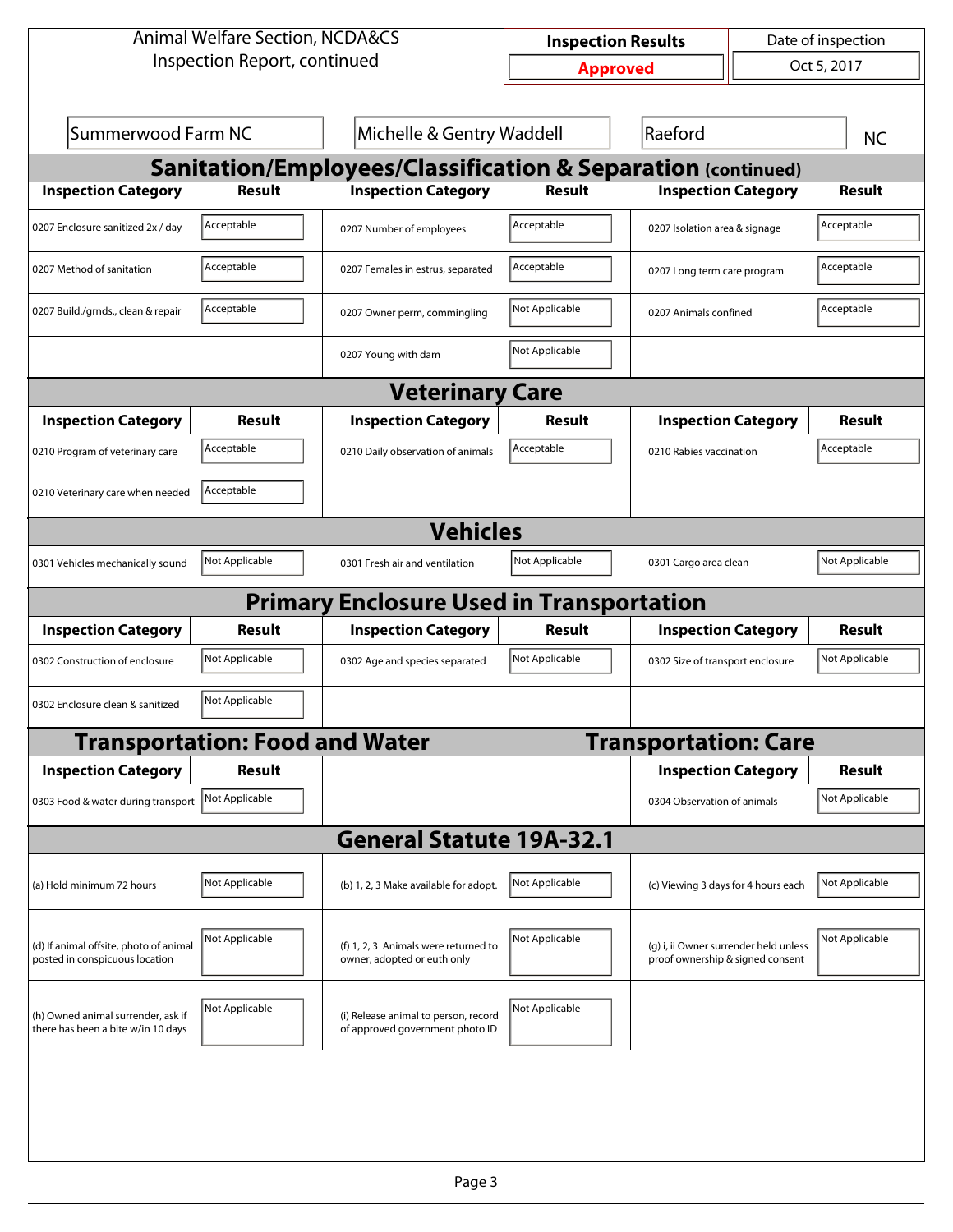|                                                                                                                                                                                                                                    |                           | <b>Inspection Results</b> | Date of inspection |  |  |  |  |  |  |
|------------------------------------------------------------------------------------------------------------------------------------------------------------------------------------------------------------------------------------|---------------------------|---------------------------|--------------------|--|--|--|--|--|--|
|                                                                                                                                                                                                                                    |                           | <b>Approved</b>           | Oct 5, 2017        |  |  |  |  |  |  |
|                                                                                                                                                                                                                                    |                           |                           |                    |  |  |  |  |  |  |
| Summerwood Farm NC                                                                                                                                                                                                                 | Michelle & Gentry Waddell | Raeford                   | <b>NC</b>          |  |  |  |  |  |  |
| <b>Narrative Explanation</b>                                                                                                                                                                                                       |                           |                           |                    |  |  |  |  |  |  |
| Annual inspection performed today, I arrived on site at 10:15am, and kennel owner assisted me today. Facility is                                                                                                                   |                           |                           |                    |  |  |  |  |  |  |
| clean and odor free at time of inspection, I viewed no obvious signs of illness or injury noted, ambient                                                                                                                           |                           |                           |                    |  |  |  |  |  |  |
| temperature is within range, all required records were reviewed and found to be in compliance.                                                                                                                                     |                           |                           |                    |  |  |  |  |  |  |
|                                                                                                                                                                                                                                    |                           |                           |                    |  |  |  |  |  |  |
| $*$ l did note a slight odor in the puppy building; owners were advised to increase the fresh air by way of opening                                                                                                                |                           |                           |                    |  |  |  |  |  |  |
| the windows when the weather permits in this area.                                                                                                                                                                                 |                           |                           |                    |  |  |  |  |  |  |
|                                                                                                                                                                                                                                    |                           |                           |                    |  |  |  |  |  |  |
| No animals are housed for boarding today, the owners advised they do very little boarding any more. No animals<br>are for sale here today, other that the owners personally bred animals. The animals I did view on site today are |                           |                           |                    |  |  |  |  |  |  |
| personal pets of the Waddell's, those animals appeared healthy and well cared for.                                                                                                                                                 |                           |                           |                    |  |  |  |  |  |  |
|                                                                                                                                                                                                                                    |                           |                           |                    |  |  |  |  |  |  |
|                                                                                                                                                                                                                                    |                           |                           |                    |  |  |  |  |  |  |
|                                                                                                                                                                                                                                    |                           |                           |                    |  |  |  |  |  |  |
|                                                                                                                                                                                                                                    |                           |                           |                    |  |  |  |  |  |  |
|                                                                                                                                                                                                                                    |                           |                           |                    |  |  |  |  |  |  |
|                                                                                                                                                                                                                                    |                           |                           |                    |  |  |  |  |  |  |
|                                                                                                                                                                                                                                    |                           |                           |                    |  |  |  |  |  |  |
|                                                                                                                                                                                                                                    |                           |                           |                    |  |  |  |  |  |  |
|                                                                                                                                                                                                                                    |                           |                           |                    |  |  |  |  |  |  |
|                                                                                                                                                                                                                                    |                           |                           |                    |  |  |  |  |  |  |
|                                                                                                                                                                                                                                    |                           |                           |                    |  |  |  |  |  |  |
|                                                                                                                                                                                                                                    |                           |                           |                    |  |  |  |  |  |  |
|                                                                                                                                                                                                                                    |                           |                           |                    |  |  |  |  |  |  |
|                                                                                                                                                                                                                                    |                           |                           |                    |  |  |  |  |  |  |
|                                                                                                                                                                                                                                    |                           |                           |                    |  |  |  |  |  |  |
|                                                                                                                                                                                                                                    |                           |                           |                    |  |  |  |  |  |  |